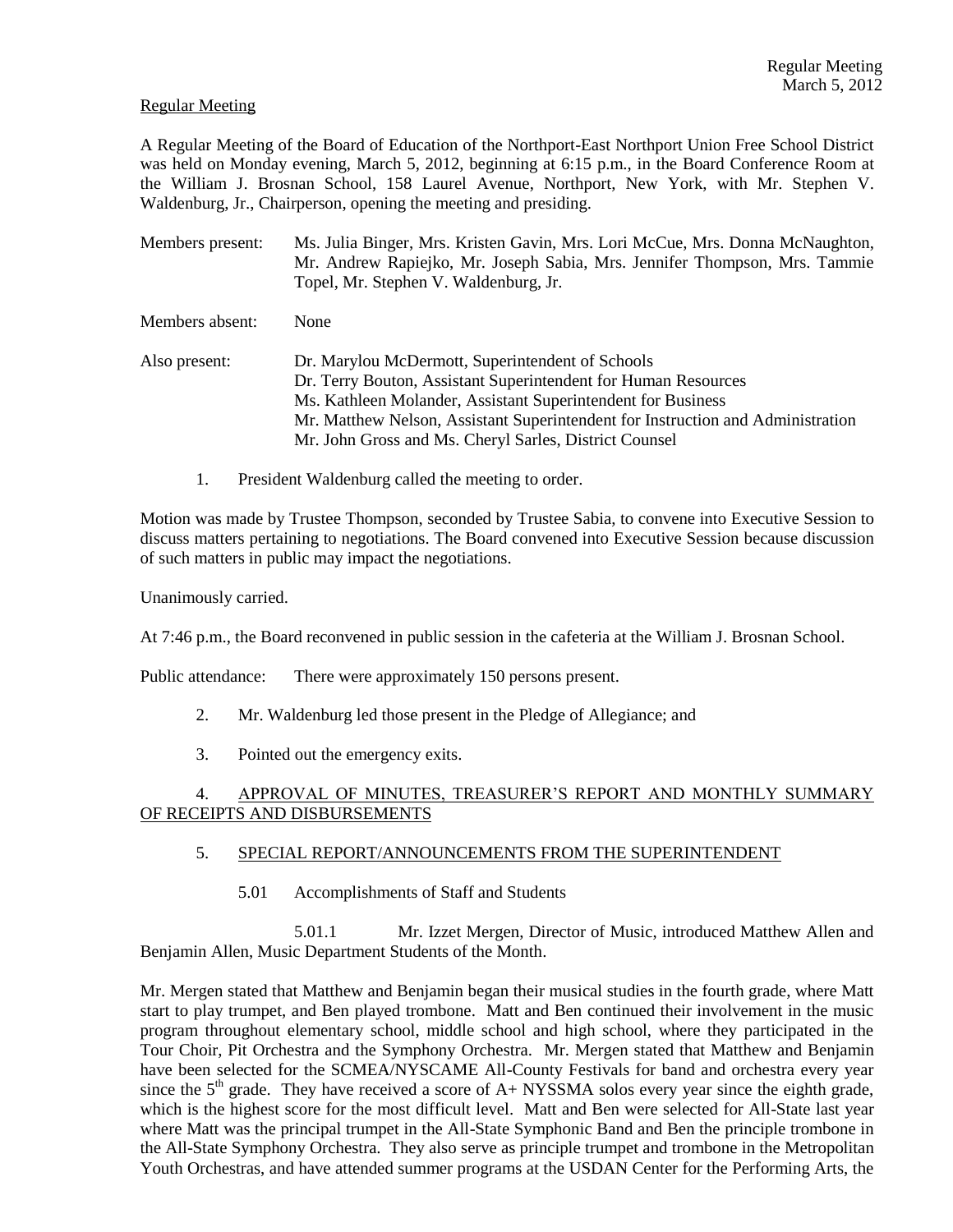New York summer Music Festival, and they will be auditioning for the prestigious Tanglewood Music Program in Boston this summer. Matt and Ben traveled with the choir to Eastern Europe and to Baltimore with the Symphonic Winds. They are rank leaders and officers in the band, board members in the Northport High School Chapter of the Tri-M Music Honor Society, and IB Diploma candidates. Matt and Ben will be auditioning at the Fredonia School of Music, Hartt School of Music, the University of Maryland, Ithaca College, Oberlin Conservatory, the Cleveland Institute of Music, Boston University, Julliard, and Bard College to continue their performance degrees along with their music education degrees. Mr. Mergen stated that both Matt and Ben have been accepted to the Fredonia School of Music, Hartt School of Music, and the University of Maryland.

President Waldenburg and Superintendent McDermott congratulated Matthew and Benjamin on their achievements and presented them with a commendation from the Board.

5.01.2 Mr. Robert McGrath, District Chairperson of Science and technology, introduced Brittany Byrne, Technology Department Student of the Month

Mr. McGrath stated that Brittany is a bright, sensitive, self-motivated young woman with an outstanding sense of integrity and a warm easy-going manner. Over the past four years Brittany has taken seven different technology courses, scoring with distinction in each. Her coursework in technology has motivated her to study alternative energy methodologies as she pursues a college career in mechanical engineering. Brittany is currently taking AP Calculus and AP Environmental Science. Mr. McGrath stated that Brittany has the ability to comprehend very complex concepts quickly and with great ease. Brittany is a member of the National Honor Society and Technology Honor Society, where she played an integral role in creating a building blocks castle for the Child Education Department at the High School and also built a memorial sitting area in honor of science teacher David Deutsch. She is a natural peer tutor at the high school, a member of the senior citizen prom steering committee, and head pianist for the past ten years for the children's chapel at St. Paul's Church. Mr. McGrath stated that Brittany is a member of the Eatons Neck Basketball League and is active in track, Varsity Cross Country, and the Northport Swim Team. Brittany has applied and been accepted to the University of Maryland, Pittsburgh, Drexel, Delaware, and Buffalo. Brittany is interested in a career in mechanical engineering and believes strongly that Green Energy holds the key to solving our planets energy needs. Mr. McGrath stated that the Technology Education Department is proud to congratulate Brittany as the Technology Education Student of the Month.

President Waldenburg and Superintendent McDermott congratulated Brittany on her achievements and presented her with a commendation from the Board.

Superintendent McDermott commended the music teachers on presenting a wonderful faculty scholarship concert, the faculty at Norwood Avenue Elementary School for their participation in the lip sync show, and the faculty who participating in the SHARE retreat.

Dr. McDermott also noted that Northport Middle School Assistant Principal Chelsea Brown and Music Director Izzet Mergen are earning their doctorate degrees.

Motion was made by Trustee Sabia, seconded by Trustee McNaughton, to receive the Superintendent's proposed budget for 2012-2013

5.02 Superintendent's proposed budget for 2012-2013

Dr. McDermott stated that at the February 6, 2012 Board of Education meeting, the Board directed her to prepare two budgets reflecting a 0% tax levy increase and a 2% tax levy increase. Each of these scenarios presents pros and cons to the District's programs, staff, and long range financial planning and stability. Dr. McDermott stated that the District has embraced a long range plan for budgeting built on the principals of conserving today and protecting tomorrow. Through this philosophy and practice, the District has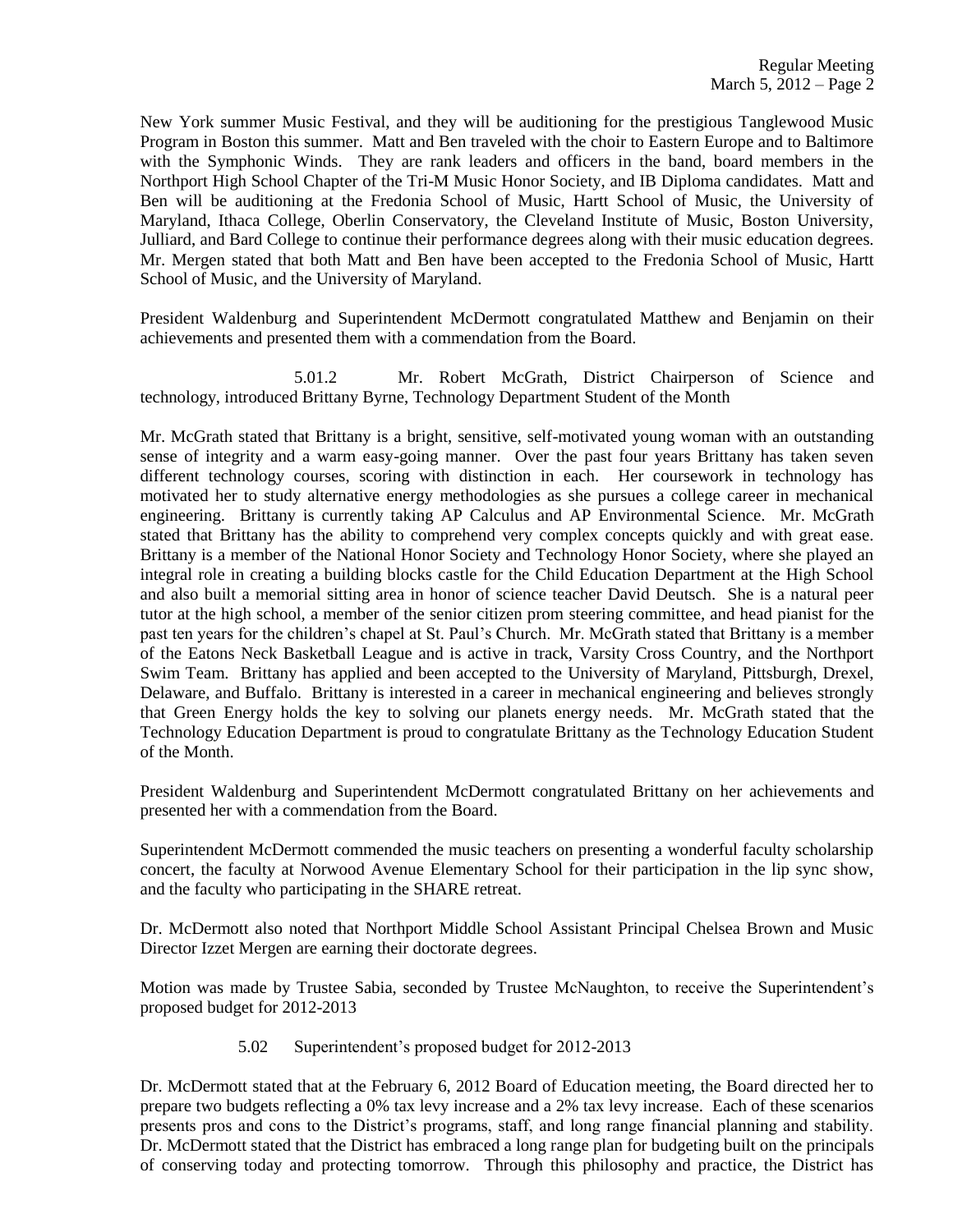successfully, for the last three years, kept the tax levy under 2%, enhanced District programs, and moderately funded and used its reserves. Dr. McDermott noted that Districts need to fund their reserves as it is the only legal means of saving money for future known obligations but unknown variable costs from year to year. Dr. McDermott stated that the District has consistently received an unqualified opinion regarding its financial statements. Dr. McDermott reviewed program enhancements, the pros and cons of a 2% tax levy increase and the pros and cons of a 0% tax levy increase. For the District to achieve a 0% tax levy increase with its financial obligations for 2012-2013 would require the reduction of \$2.7 million. This 0% tax levy increase can be achieved in two ways, by reduction in program and staff or by using and not replenishing the reserves. Dr. McDermott reviewed a 0% tax levy increase with reduction to program and staff which included eliminating late bus transportation; reducing district-wide improvements; reducing the interfund transfer to capital; at the high school reducing supplies and contract services, reducing intramurals and clubs, Music Clinic relocation and reduction, elimination of JV2 and JV9 sports teams and elimination of boys and girls tract swing coach, reducing staff by 5.5 fte; at the middle schools reducing extra-curricular and co-curricular activities, reducing before and after school intramurals, reducing staff by 2.0 fte, reducing contract services, eliminating student organizers/planners; and at the elementary schools reducing flexible elementary class size caps (7.0 fte reduction), reducing intramurals and co-curricular activities, eliminating field trips, and reducing AIS Summer School to two days a week for five weeks. The reductions totaled \$2,859,990 consisting of Transportation \$132,425, Buildings & Grounds \$452,500, High School \$802,849, Middle Schools \$554,487, and Elementary Schools \$917,729.

Dr. McDermott stated that legally the District can only use the reserves according to its liability for that year. For example, if the ERS obligation for 2011-2012 is \$2.3 million that is the only amount of money that can be used from that reserve.

Ms. Kathleen Molander, Assistant Superintendent for Business, reviewed three budget scenarios utilizing reserves. This first scenario was a budget-to-budget increase of 1.657%, 2% tax levy, use of reserves in the amount of \$2,200,000, \$0 cuts, use of the assigned fund balance in the amount of \$3,400,000 and \$0 unassigned fund balance. The second scenario was a budget-to-budget increase of 0%, 0% tax levy, use of reserves in the amount of \$2,200,000, \$2,859,990 in cuts, use of the assigned fund balance in the amount of \$3,400,000 and \$0 unassigned fund balance. The third scenario was a budget-to-budget increase of 1.657%, 2% tax levy, use of reserves in the amount of \$3,500,000, \$0 cuts, use of the assigned fund balance in the amount of \$3,400,000 and \$1,100,000 of the unassigned fund balance.

Vote on Trustee Sabia's motion to receive the Superintendent's proposed budget for 2012-2013 was unanimously carried.

President Waldenburg stated that the budget is available on the District's website and the Board will begin line-by-line review at the March  $19<sup>th</sup>$  meeting.

5.03 The President of the Board reviewed the upcoming meetings of March  $19<sup>th</sup>$ , March  $26<sup>th</sup>$ , April  $2<sup>nd</sup>$  and April  $16<sup>th</sup>$ .

## 6. COMMUNICATIONS

There were no communications to the Board

- 7. PUBLIC PARTICIPATION
- 8. SUPERINTENDENT'S REPORT, GENERAL

Motion was made by Trustee Thompson, seconded by Trustee Sabia, to approve item 8.01.1

8.01 Personnel Schedules, each dated March 5, 2012, and each attached and made part of the official minutes: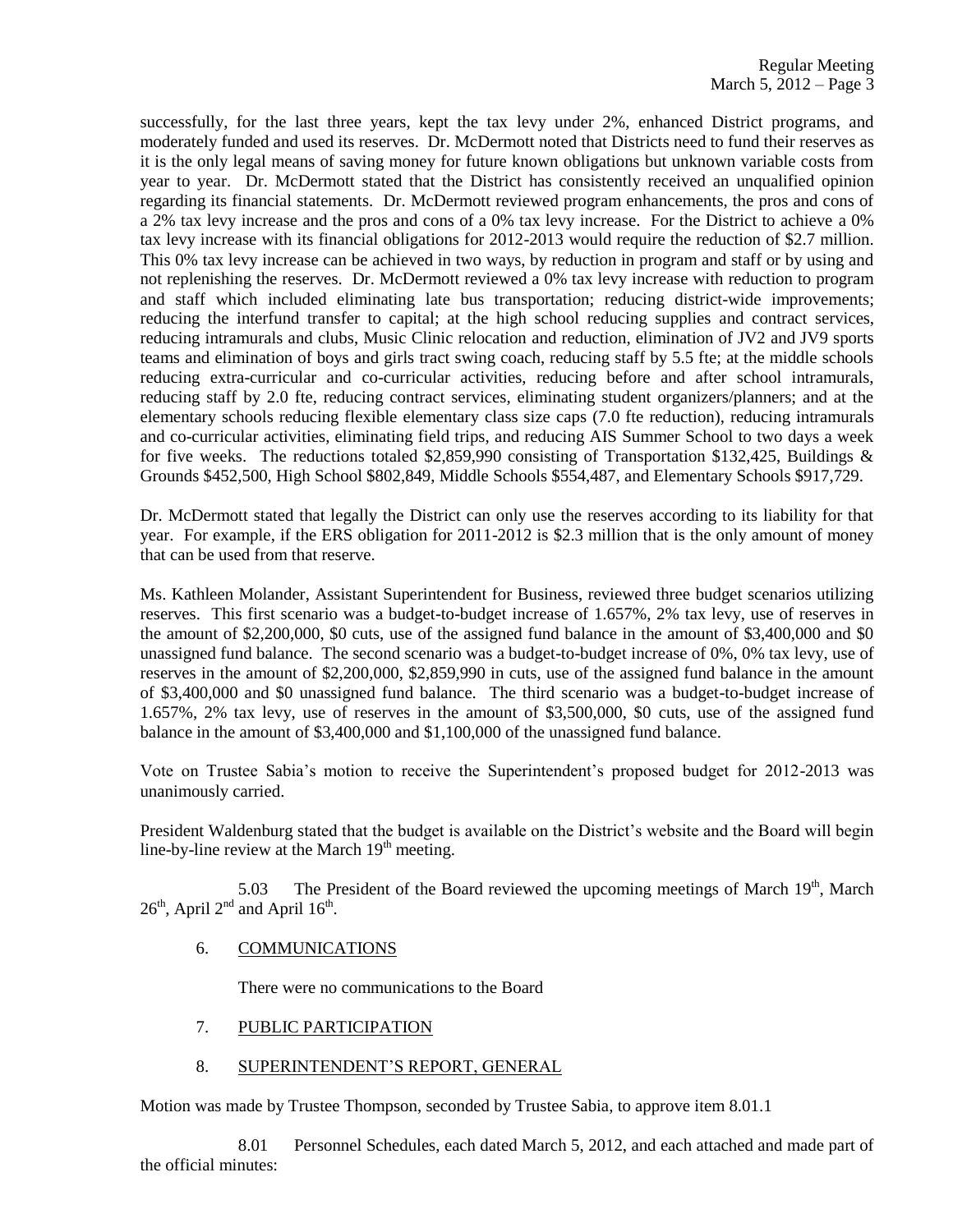#### 8.01.1 Schedule D – Extra Pay

Vote on Trustee Thompson's motion to approve item 8.01.1 (Schedule D) was as follows:

- YES: Ms. Binger, Mrs. Gavin, Mrs. McCue, Mrs. McNaughton, Mr. Rapiejko, Mrs. Thompson, Mrs. Topel, Mr. Waldenburg
- NO: Mr. Sabia

Motion passed.

Motion was made by Trustee McCue, seconded by Trustee Topel to approve the remaining items under 8.01.

8.01 Personnel Schedules, each dated March 5, 2012, and each attached and made part of the official minutes:

| 8.01.2 | Schedule J – Committee on Special Education |
|--------|---------------------------------------------|
| 8.01.3 | Schedule $L - PDC$ UTN                      |
| 8.01.4 | Schedule $A -$ Certified Staff              |
| 8.01.5 | Schedule $B - Non-Instructional Staff$      |

Unanimously carried.

Motion was made by Trustee Binger, seconded by Trustee McNaughton, to approve item 8.02

8.02 Receiving for a second reading and adopting the following policies:

8.02.1 Policy #5151 – "Homeless Children"

Unanimously carried.

Motion was made by Trustee McCue, seconded by Trustee Rapiejko, to approve all items under 9.0

### 9. SUPERINTENDENT'S REPORT FINANCIAL

9.01 Approving transfer of general fund appropriations in the 2011-2012 budget

9.02 Approving a 2011-2012 Service Agreement between the Board of Education, Northport-East Northport Union Free School District and The Summit School

Vote on Trustee McCue's motion to approve all items under 9.0 was unanimously carried.

### 10. SUPERINTENDENT'S REPORT – FOR INFORMATION ONLY

10.01 Schedule H – Use of Facilities

- 11. UNFINISHED BUSINESS
- 12. NEW BUSINESS

Motion was made by Trustee McCue, seconded by Trustee McNaughton, to approve the following resolution: